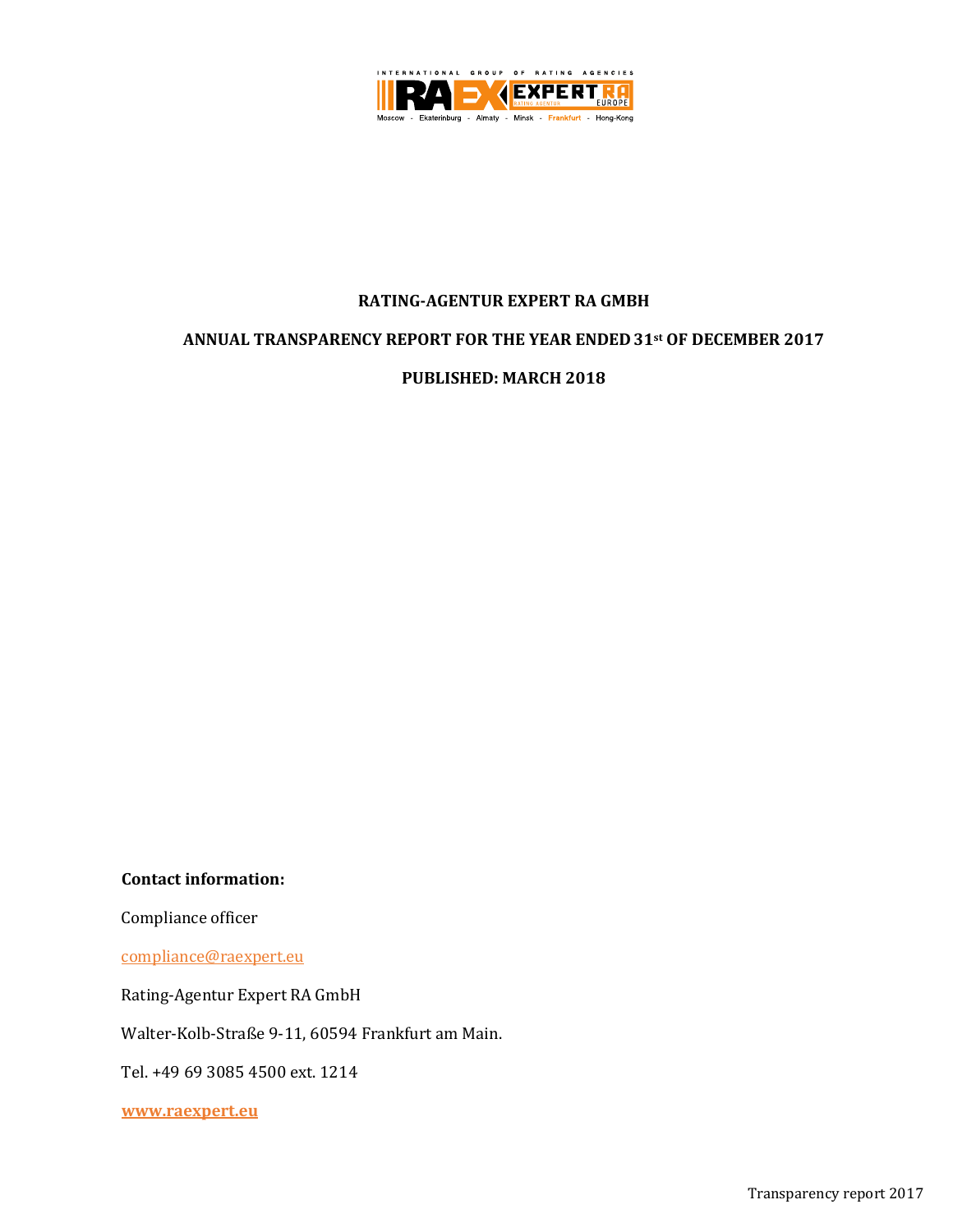

# **CONTENT**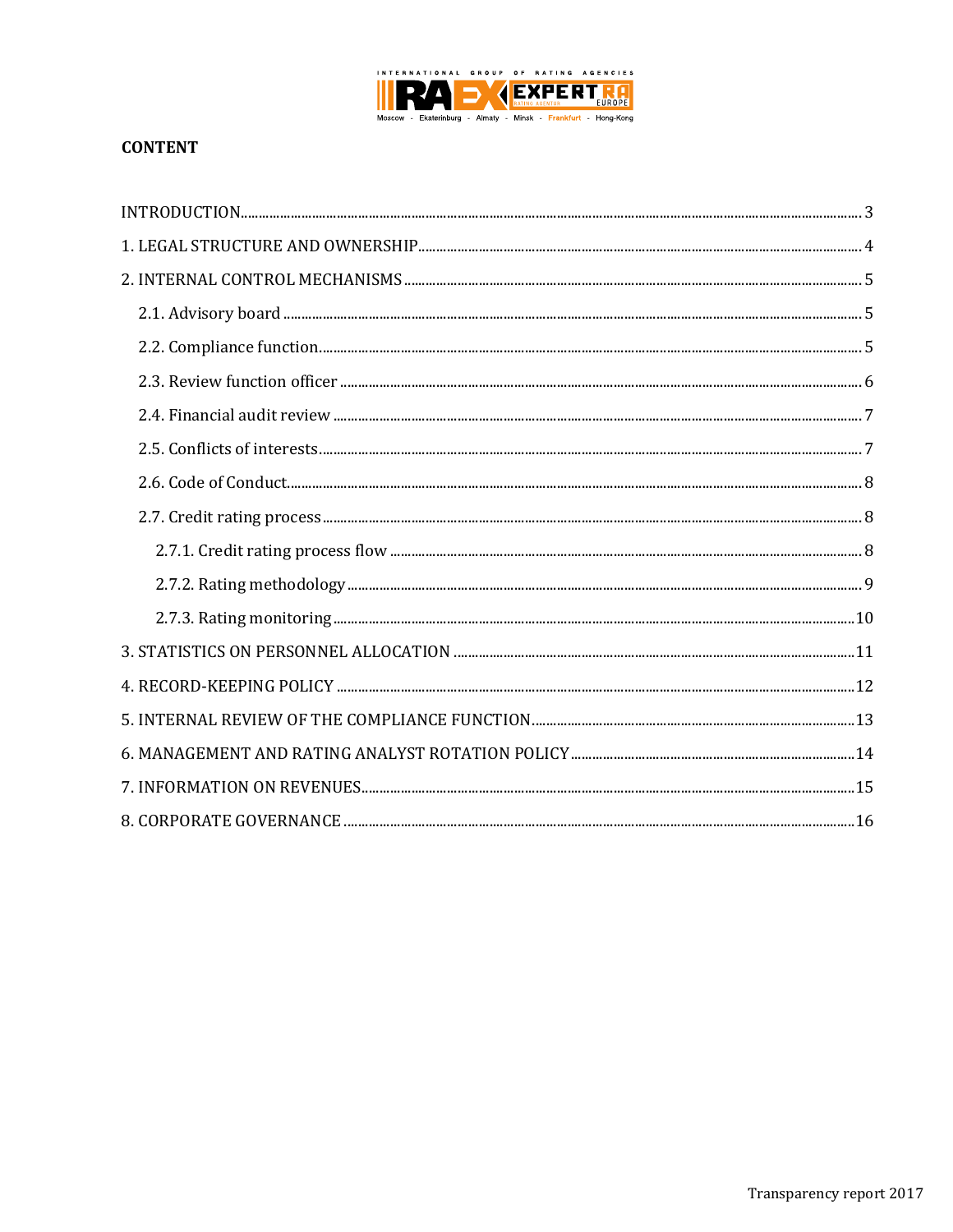

## <span id="page-2-0"></span>**INTRODUCTION**

Rating-Agentur Expert RA GmbH (hereinafter "the Agency") is affiliated with the International group of rating agencies «RAEX» in the European Union. The group is active since 1997 and is represented in Russia, Kazakhstan, Belorussia, European Union and Hong Kong. Rating-Agentur Expert RA GmbH was established in Frankfurt am Main in 2013 and is fully independent in its operational activities.

The European Securities and Markets Authority (ESMA), the EU's direct supervisor of credit rating agencies (CRAs), has registered Rating-Agentur Expert RA GmbH as a CRA under Regulation (EC) No 1060/2009 of the European Parliament and of the Council of 16 September 2009 on credit rating agencies, with effect from 1 December 2015. Rating-Agentur Expert RA GmbH is based in Germany, issuing solicited credit ratings on financial institutions, insurance undertakings and non-financial corporates as well as public finance.

This Transparency report has been prepared in accordance with Article 12 and part III of Section E of Annex I of European Union (EU) Regulation (EC) No 1060/2009 of 16 September 2009 on credit rating agencies (hereinafter the CRA Regulation). Rating-Agentur Expert RA GmbH will ensure that this Transparency report remains available on the Agency's website for at least five years.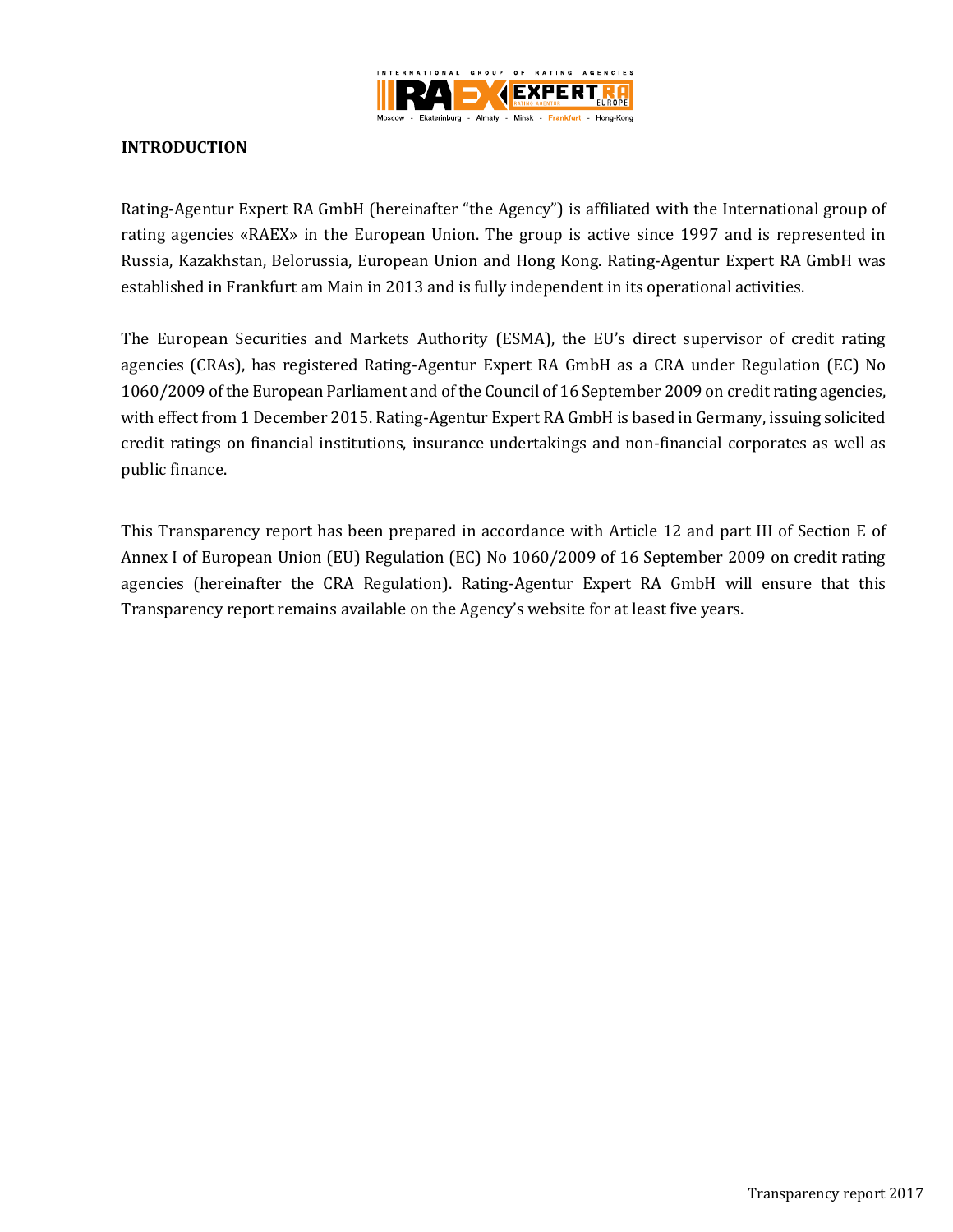

### <span id="page-3-0"></span>**1. LEGAL STRUCTURE AND OWNERSHIP**

Rating-Agentur Expert RA GmbH was included into the commercial register of Frankfurt am Main under the number HRB 97024 on the 16th of July 2013 in the form of GmbH (Gesellschaft mit beschränkter Haftung - Limited liability company).

Current registered office: Walter-Kolb-Strasse 9-11, 60594 Frankfurt am Main.

The ownership structure of the Agency is the following:

| <b>Owner</b>           | <b>Percentage of</b><br>capital | Nature of the<br>holding: direct<br>or indirect | <b>Percentage of</b><br>voting rights | <b>Comments</b>   |
|------------------------|---------------------------------|-------------------------------------------------|---------------------------------------|-------------------|
| "Expert RA"            | 100%                            | Direct                                          | 100%                                  |                   |
| International          |                                 |                                                 |                                       |                   |
| <b>Group of Rating</b> |                                 |                                                 |                                       |                   |
| Agencies               |                                 |                                                 |                                       |                   |
| Dmitry                 | 100%                            | Indirect                                        | 100%                                  | Owner of "Expert" |
| Grishankov             |                                 |                                                 |                                       | RA" International |
|                        |                                 |                                                 |                                       | Group of Rating   |
|                        |                                 |                                                 |                                       | Agencies (100%)   |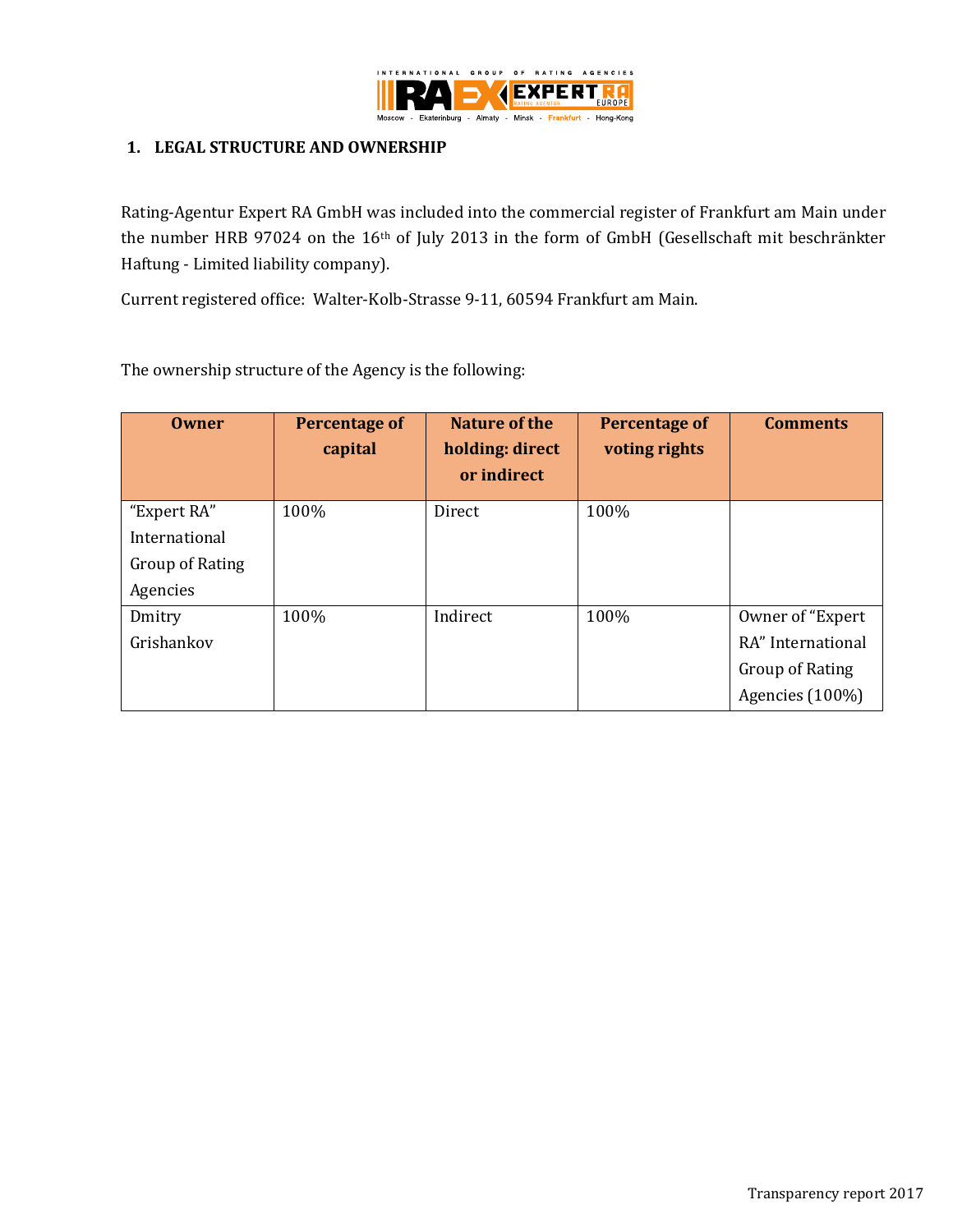

### <span id="page-4-0"></span>**2. INTERNAL CONTROL MECHANISMS**

The Agency has established internal control mechanisms and effective procedures in order to ensure the quality, integrity and thoroughness of the rating process, as well as to prevent and eliminate any possible conflicts of interest.

## <span id="page-4-1"></span>**2.1 Advisory board**

The Advisory board of the Agency operates in accordance with the Agency's Articles of Association and the Agency's Regulation on the Advisory board meetings.

The composition of the Agency's Advisory board, effective from the  $1<sup>st</sup>$  of December 2015, is as follows:

- Dmitry Grishankov Advisory board member, shareholders' representative;
- Svetlana Grishankova Advisory board member, Managing director;
- Alexander Karminsky independent Advisory board member;
- Jacqueline Curzon independent Advisory board member & Internal control officer.

Two members of this Advisory board are independent and not involved in the rating activity. They were selected for a fixed and not renewable period of time according to the CRA Regulation.

The role of the Advisory board is to ensure that the Agency's credit rating activities are independent, including from all political and economic influences or constraints, that conflicts of interest are properly identified, managed and disclosed, and that the requirements of EU CRA Regulations are followed.

On a periodical basis the Internal control officer performs an internal audit of the Agency on subjects including the development of the credit rating policy, compliance and governance processes, as well as the effectiveness of the internal control system and procedures. Following the discussion of the audit results, the Advisory board can suggest some changes in the Agency's internal policies and procedures in order to address possible inefficiencies.

In March 2017 Internal control officer Jacqueline Curzon conducted annual internal audit in-house check for the year 2016. Based on the results of the audit check Ms. Curzon prepared the audit report stating that there is a high level of comfort with the overall governance process established in the Agency.

The next internal audit check for the year 2017 is planned to be conducted in March 2018.

Independent Advisory board members have voting rights on the Methodological committee meetings, approving changes in the current rating methodologies and developments of the new rating methodologies.

## <span id="page-4-2"></span>**2.2 Compliance function**

Rating-Agentur Expert RA GmbH has established and maintains an effective compliance function, which operates independently. The compliance function is not involved in the performance of credit rating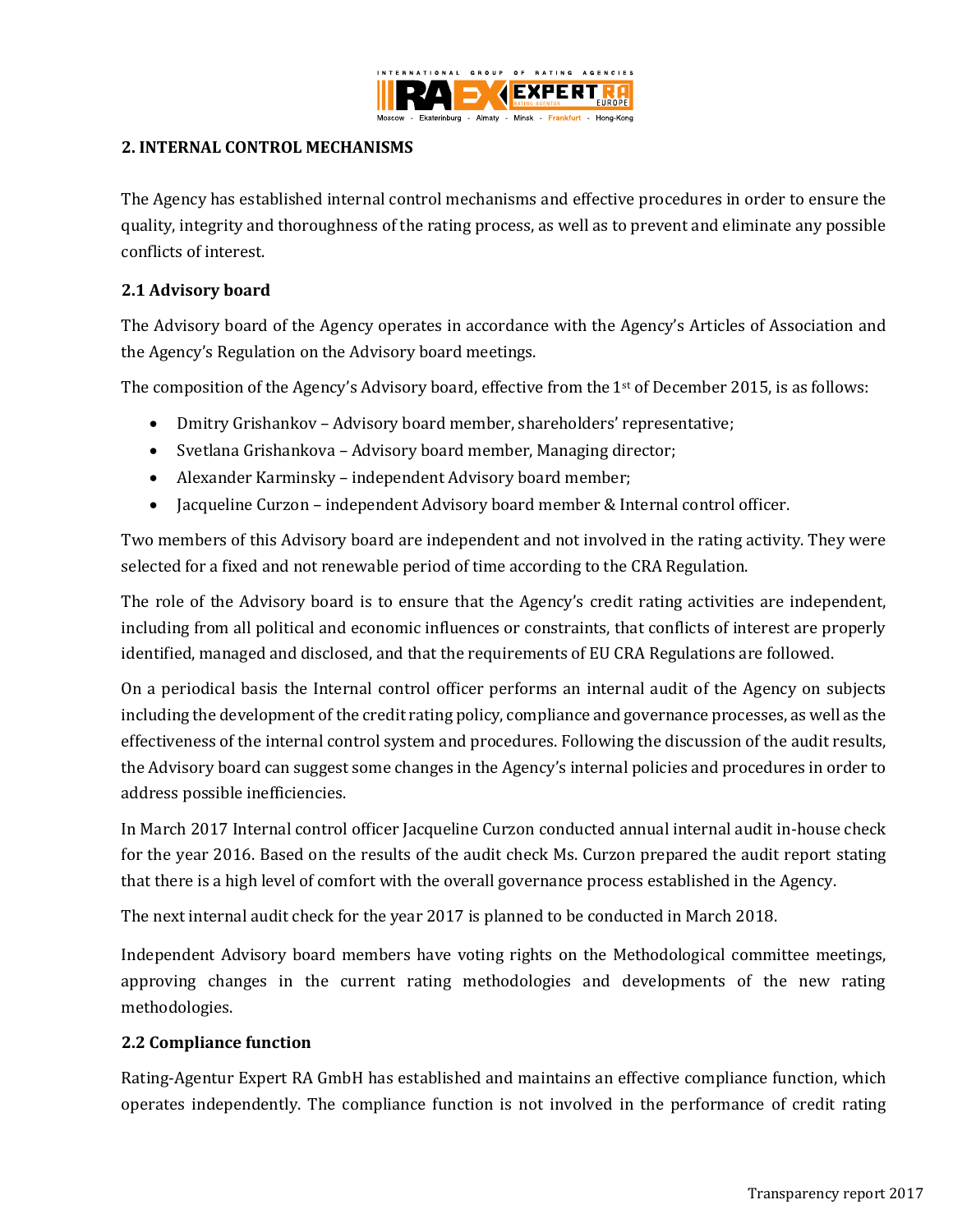

activities of the Agency and the compensation of the Compliance officer is not linked to the Agency's performance, which ensures the independence of Compliance officer's judgment.

Main responsibilities of the Compliance officer include the following:

- Reviewing the activities of the Rating service and ensuring correspondence with internal documents of the Agency or applicable EU Regulations for credit rating agencies;
- Regular monitoring of correspondence of the internal regulations of the Agency with the provisions of national law and the law of European Union;
- Regular monitoring of the effectiveness of measures and procedures to ensure the identification and elimination of any conflicts of interest;
- Participation in the development of policies and procedures to implement all relevant regulatory requirements adopted in EU in business practices of the Agency;
- Assisting all employees of the Agency to comply with the Agency's obligations under applicable EU Regulations and organizing trainings when necessary;
- Regular reporting on compliance of the Agency and its employees with the obligations of the CRA Regulation, and internal procedures to Advisory board, Managing director, as well as to ESMA.

## <span id="page-5-0"></span>**2.3 Review function officer**

Rating-Agentur Expert RA GmbH has established an independent review function, which is fulfilled by the Review function officer, who is not involved in the rating activities of the Agency.

Main responsibilities of the Review function officer are the following:

- Reviewing all methodologies, models and key rating assumptions, making sure that they are properly maintained and up-to-date, checking that their short descriptions are published on the official website of the Agency in a manner permitting comprehensive review and full understanding;
- Ensuring that the methodologies and assumptions used for rating assignments properly reflect the changing conditions in the underlying markets;
- Monitoring the process of informing general public about the changes in methodologies, models and key rating assumptions used by the Agency;
- Conducting scheduled and unscheduled review of methodologies, models and key rating assumptions related to these methodologies. Scheduled review shall be done in accordance with pre-defined review schedule approved by the advisory board. Each methodology and working instructions related to it shall be reviewed at least annually. Unscheduled review shall be done when some deficiencies in valid methodologies, models and key rating assumptions are identified;
- Participation in the Methodological committee meetings (without voting right);
- Reporting periodically on the topics listed above to the Advisory board and when requested to ESMA.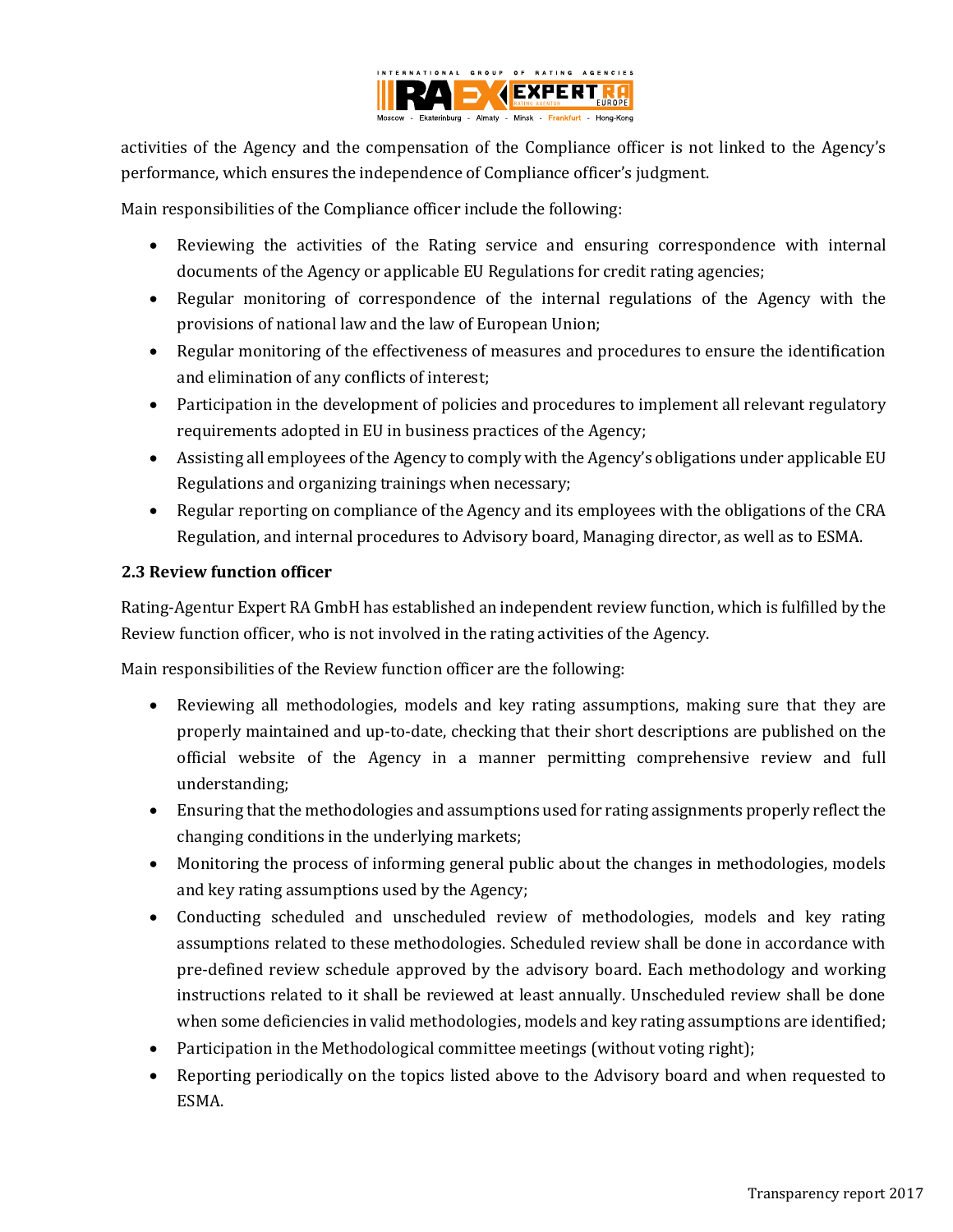

Currently the Agency has five credit rating methodologies and each methodology shall be reviewed at least annually. The Agency is also considering the development of new rating methodologies and the Review function officer will participate in the development of those methodologies.

## <span id="page-6-0"></span>**2.4. Financial Audit**

Rating-Agentur Expert RA GmbH has appointed an independent audit company to carry out the annual audit of financial statements as of December 31, 2017. The audit is conducted in accordance with generally accepted auditing standards. The results of the audit will be provided to the Advisory board of the Agency and sent to ESMA.

## <span id="page-6-1"></span>**2.5 Conflicts of interests**

Rating-Agentur Expert RA GmbH has established appropriate internal policies and procedures in relation to employees and other persons involved in the credit rating process in order to prevent, identify, eliminate or manage and disclose any conflicts of interest. The Agency has developed the Policy on Avoidance of conflicts of interest, which is available on the official website of the Agency: http://raexpert.eu/files/compliance/Avoidance of Conflicts of Interest Policy 5-10-2015 UPD.pdf

Potential conflicts of interest which may arise from the employees of the Agency due to following reasons:

- Direct ownership ownership of financial instruments issued by the rating object, with exception of holdings in diversified collective investment schemes;
- Indirect ownership ownership of financial instruments issued by any entity affiliated with the rating object, holding of which might cause or might be considered as causing conflicts of interest, with exception of holdings in diversified collective investment schemes;
- Experience of work relations recent experience of work relations with the rating object or any other relations with the rating object, which might cause or might be perceived as causing conflicts of interests;
- Participation in negotiations related to financing questions initiation or participation in negotiations on determination of fees paid for the rating analysis or other fees paid by the rating objects, associated entities or any other persons directly or indirectly connected with the rating objects through control;
- Receiving money, presents or favors from the rating object.

Potential conflicts of interest which may arise from the owners of the Agency:

- Influence of the owners on the decisions of the credit rating agency direct or indirect ownership or other interests connecting owners of the Agency with the rating object;
- Holdings in other credit rating agencies.

Influence of the owners on the decisions made by the Agency is controlled by the Advisory board and its independent members. Moreover, in accordance with the Article 8 of the Regulation (EU) No 449/2012 of 21 March 2012 supplementing Regulation (EC) No 1060/2009 of the European Parliament and of the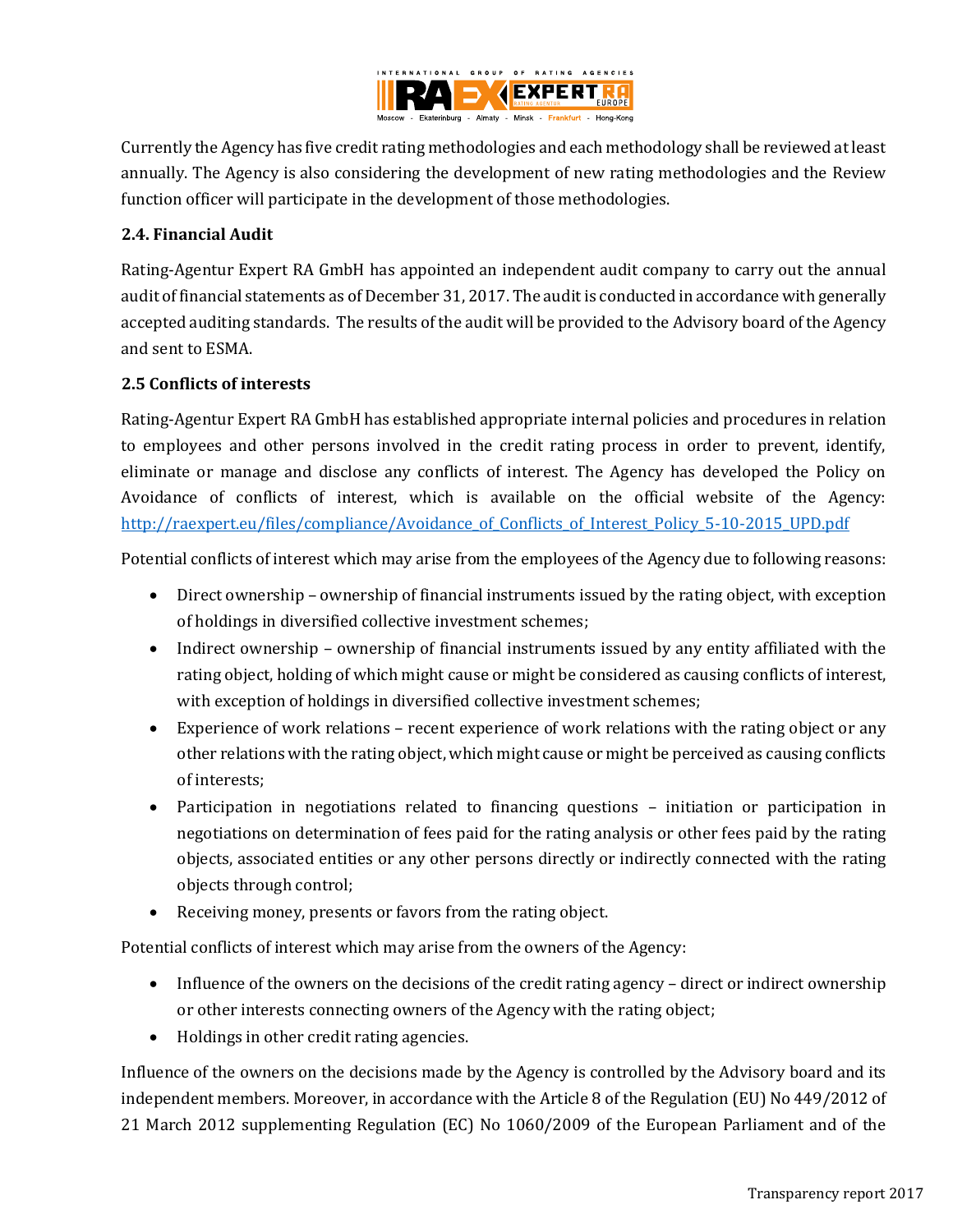

Council, another important tool of managing these conflicts of interests is disclosure of information about the owners and beneficiaries of the Agency to ESMA.

Any identified cases of potential or actual conflicts of interest shall be informed to the Compliance officer who is responsible for eliminating, preventing and managing any conflicts of interest and reporting them to the Managing director and Advisory board of the Agency.

## <span id="page-7-0"></span>**2.6 Code of Conduct**

Rating-Agentur Expert RA GmbH has developed a Code of Conduct, which defines the key principles and rules of activities carried out by the Agency supporting their objectivity and independence. It was adopted in accordance with the set of relevant Regulations of the European Parliament and the Council currently in force and is based on the latest International Organization of Securities Commissions (IOSCO) code of conduct fundamentals. The Agency's Code of Conduct is publicly available on the Agency's website: [http://raexpert.eu/files/compliance/Code\\_of\\_Conduct\\_4-08-2015\\_UPD.pdf](http://raexpert.eu/files/compliance/Code_of_Conduct_4-08-2015_UPD.pdf)

The main rules contained in the document concern the quality and integrity of the rating process, independence and avoidance of conflicts of interests, transparency and disclosure principles as well as mechanisms for treatment of confidential information.

All employees of the Agency and members of its advisory board follow the professional ethical standards and internal procedures aimed at ensuring the quality and integrity of the rating process as well as maintaining sound reputation of the Agency and its trustworthiness.

### <span id="page-7-1"></span>**2.7 Credit rating process**

## <span id="page-7-2"></span>**2.7.1. Credit rating process flow**

Rating-Agentur Expert RA GmbH is assigning the following types of credit ratings:

- Sovereign and public finance rating;
- Corporate ratings;
- Financial institution, including credit institutions and investment firms;
- Insurance undertaking;
- Corporate issuer that is not considered as financial institution or an insurance undertaking.

The Agency has a Rating service department which is responsible for the rating analysis and rating assignment activities.

More detailed rating process for each type of the rating is described and publicly available on the official website of the Agency: [http://raexpert.eu](http://raexpert.eu/)

The Rating committee is the only body of the Agency authorized to execute rating actions. The Committee can be conducted only if the quorum requirement is satisfied, which means that at least half of the Rating service employees and not less than 3 of them can take part in the Rating Committee. The Compliance officer of the Agency can participate in the Rating committee meeting for the purpose of compliance control and does not vote on the rating outcome.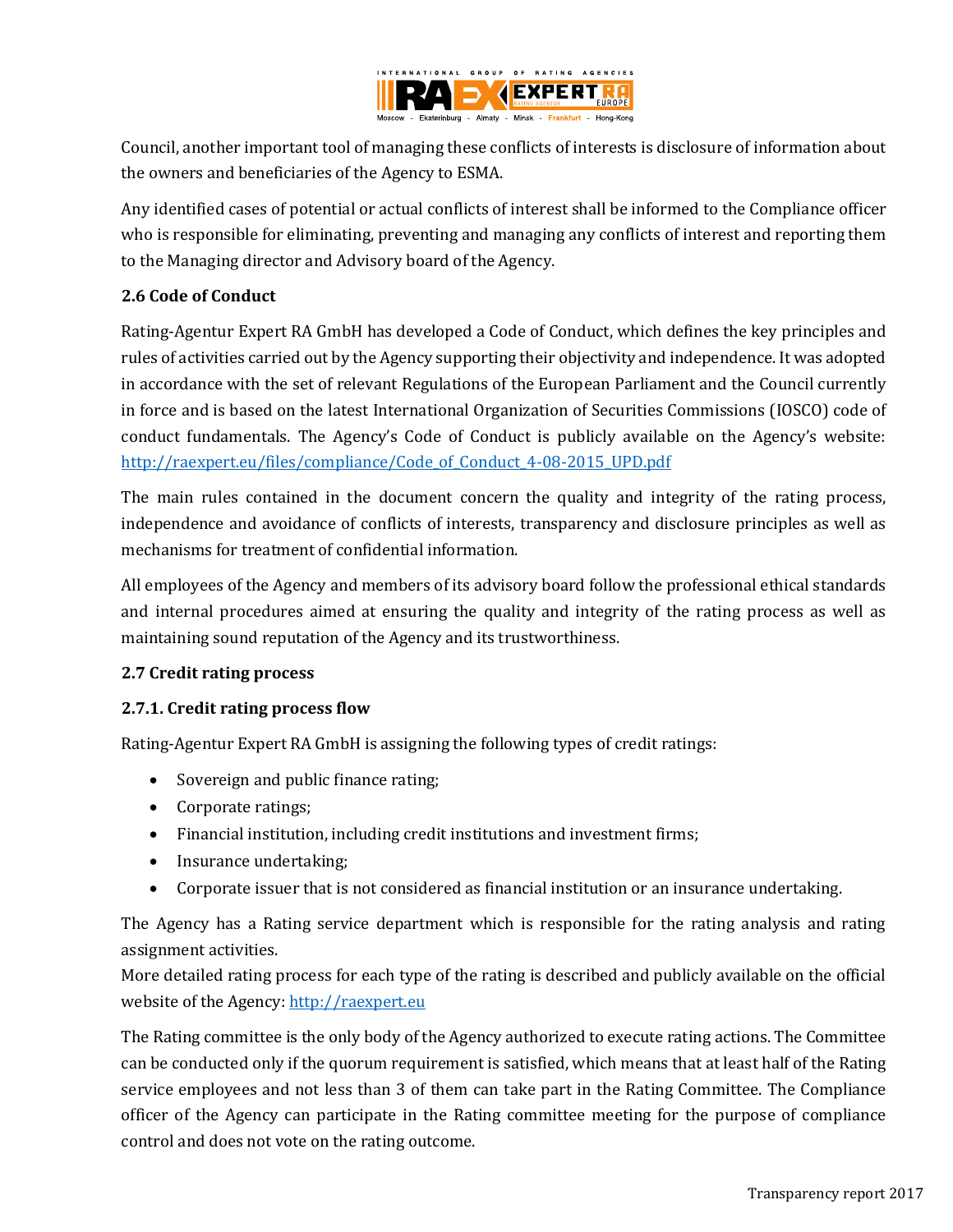

## <span id="page-8-0"></span>**2.7.2 Rating methodology**

Rating-Agentur Expert RA GmbH performs the rating assessment based on the following methodologies: Methodology for assigning credit ratings to banks:

[https://raexpert.eu/files/methodology/Methodology\\_Short\\_Banks\\_August2017.pdf](https://raexpert.eu/files/methodology/Methodology_Short_Banks_August2017.pdf)

Methodology for assigning corporate credit ratings (non-financial non-holding companies):

[https://raexpert.eu/files/Methodology\\_Short\\_Credit\\_Ratings\\_Corporate\\_V3.pdf](https://raexpert.eu/files/Methodology_Short_Credit_Ratings_Corporate_V3.pdf)

Methodology for assigning credit ratings to regions:

[https://raexpert.eu/files/Methodology\\_short\\_Regions\\_v3.pdf](https://raexpert.eu/files/Methodology_short_Regions_v3.pdf)

Methodology for assigning reliability ratings to insurance companies:

[https://raexpert.eu/files/Methodology-Full-Reliability\\_Ratings-Insurance\\_companies\\_V3.pdf](https://raexpert.eu/files/Methodology-Full-Reliability_Ratings-Insurance_companies_V3.pdf)

Methodology for assigning sovereign government credit ratings and country credit environment ratings:

[https://raexpert.eu/files/methodology/Methodology\\_Short\\_Sovereign\\_v2.pdf](https://raexpert.eu/files/methodology/Methodology_Short_Sovereign_v2.pdf)

In order to improve the quality of the assessment and to ensure the reliability of decisions made based on these methodologies, the Agency performs a review cycle for each methodology at least once a year. Based on the results of the review cycle, Methodology discussion meetings (MDM) and Methodology committee meetings (MCM) are organized where rating methodologies, procedures, models and key rating assumptions are discussed and approved.

During 2017 year scheduled reviews of the methodologies were conducted:

- Methodology of assigning sovereign government credit ratings and country credit environment ratings: the approved short-term proposals lead to some changes in the short public version of the methodology. During the MCM held on the 22<sup>th</sup> of March 2017 it was approved that the public consultation shall be launched. No comments were received during the consultation period.
- Methodology of assigning credit ratings to regions: the approved short-term changes were related to providing more detailed description in the public version of the methodology and including definitions of factors to make the methodology more transparent. Since some short-term proposals lead to changes in the short public version of the methodology, the independent members approved during the MCM on the 23<sup>rd</sup> of May 2017 that the public consultation shall be launched. No comments were received during the consultation period.
- Methodology of assigning credit ratings to banks: significant number of minor and medium changes were approved during the MCM held on the 19th of July 2017 in order to make the methodology applicable to international context, beyond Russian Accounting Standards. Since some of the short-term proposals lead to changes in the short public version of the methodology,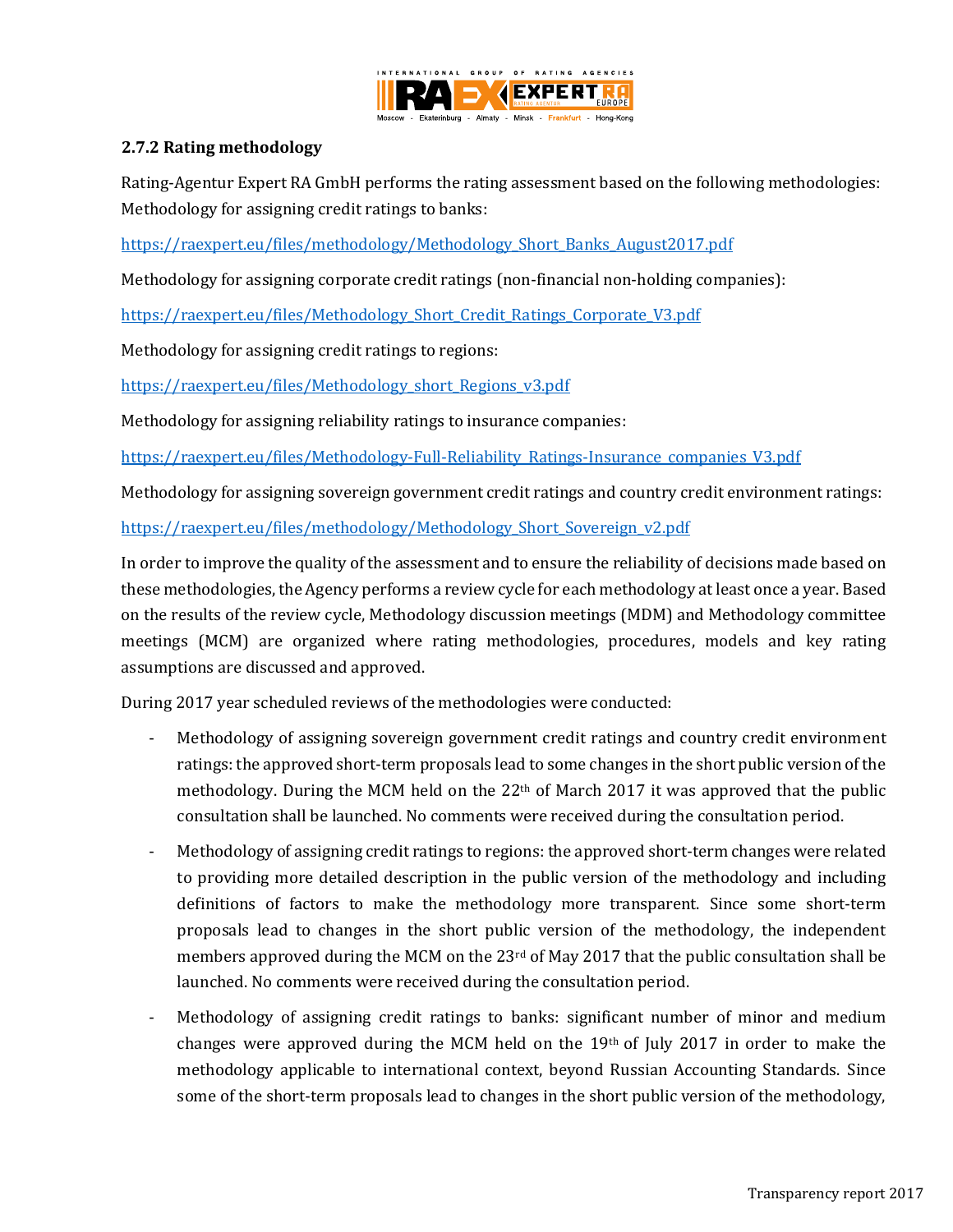

it was decided that the public consultation shall be launched. No comments were provided during the consultation.

- Methodology of assigning corporate credit ratings: the MCM took place on the  $16<sup>th</sup>$  of October 2017. The major changes were made in the second section of the Methodology where some subsections have been removed in order to rearrange the structure in a better way. The suggested changes were approved and published on the Agency's website for the consultation inviting stakeholders to submit comments for a period of one month. No comments were provided during this period.
- Methodology for assigning reliability ratings to insurance companies: the MCM was held on the 19<sup>th</sup> of December 2017 where main changes were suggested in order the methodology to be applicable for assessment of insurance companies all over the world, as well as to comply with the requirements of the Central Bank of Russia to assess foreign companies operating in Russia. Additionally, Insurance Sector Risk score developed by the Rating Service and review function was proposed to include the adjustment to obtain the final reliability rating in international scale. Independent members of Advisory Board approved the changes in the Methodology and agreed on the launch of the public consultation. Comments were provided by stakeholders verbally, this feedback was taken into account and changes in the methodology were made accordingly.

### <span id="page-9-0"></span>**2.7.3 Rating monitoring**

The duties of the expert responsible for the rating include monitoring of the rated entity's activities within one year from the assignment of rating.

Monitoring process includes tracking information in the media, regular monitoring upon receipt of market overviews, as well as regular monitoring on credit ratings of companies from non-financial sector.

Depending on the influence of identified factors, the reaction on significant events can be:

- Distribution of press-release with the opinion of the Agency;
- Ouestions to the rated entity;
- <span id="page-9-1"></span>• Preparation of the report on the withdrawal for the committee and its consideration on the Rating committee.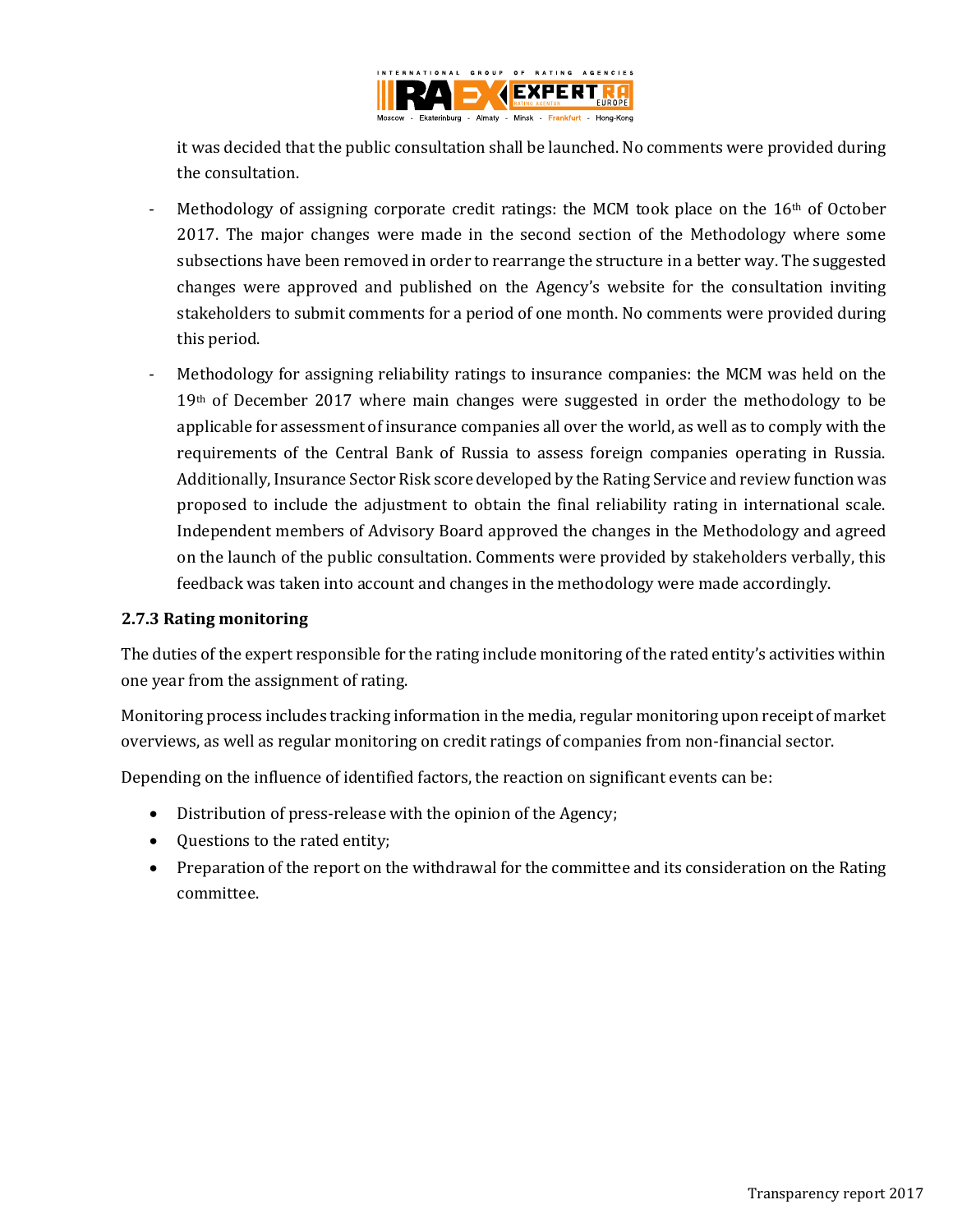

### **3. STATISTICS ON PERSONNEL ALLOCATION**

As of the 31st of December 2017, total number of employees working on a full-time basis in Frankfurt am Main office counted 7 people, 5 of which are engaged in credit rating activities:

- 1 Managing director;
- 1 Compliance officer;
- 5 employees of the Rating service.

Furthermore, there are three positions, which are performed on a non-full-time basis which became effective from the moment the Agency was registered by ESMA – on the 1st of December 2015:

- 1 Review function officer;
- 1 Independent Advisory board member;
- 1 Independent Advisory board member & Internal control officer.

Statistics on the allocation of the Agency's staff to new credit ratings, credit rating reviews, methodology or model appraisal and senior management, and on the allocation of staff to rating activities in relation to the various classes of assets, is as follows:

- New credit ratings and monitoring and verification of the existing ratings 5 employees of the Rating service;
- Review and validation of the rating methodologies used 1 Review function officer;
- Compliance with law and internal regulations 1 Compliance officer;
- Senior management 3 (Managing director and 2 independent Advisory board members).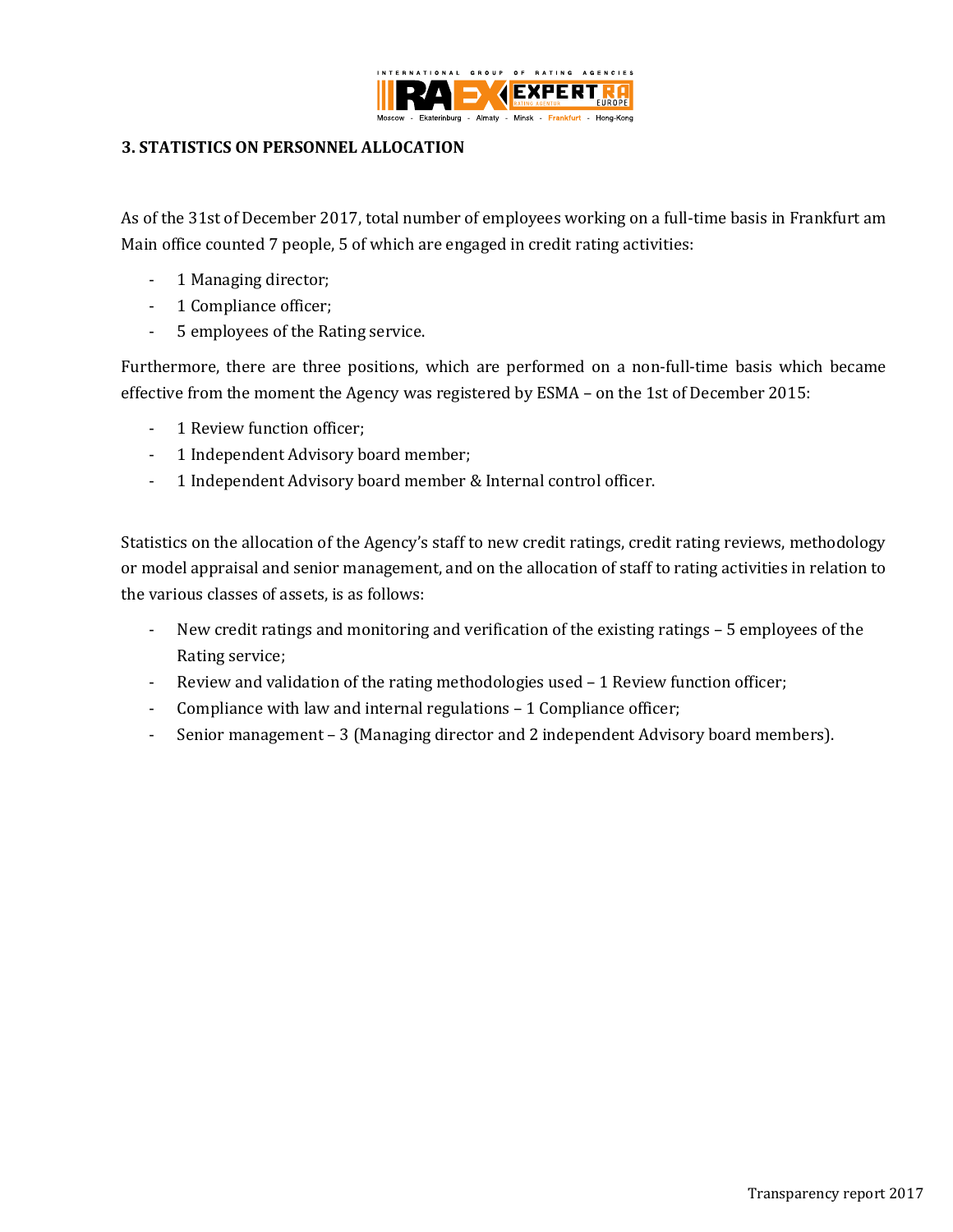

### <span id="page-11-0"></span>**4. RECORD-KEEPING POLICY**

Rating-Agentur Expert RA GmbH established the record keeping rules regarding the documents prepared throughout the Agency's operational activity.

Timeframe for record keeping may vary depending on the nature of the document:

- Records and audited rating history are stored in the premises of the Agency for at least 5 years;
- Records establishing respective rights and responsibilities of the Agency and Rating object or related third parties according to the agreement on credit rating services shall be stored at least for the full duration of the relationship with this rating object or related third parties and at least for 5 years after termination of relationship with this rating object;
- In case the registration of Rating-Agentur Expert RA GmbH is withdrawn, the records shall be kept for an additional term of at least 3 years;
- The records of the Agency shall be provided upon request to the relevant regulatory authorities of the country of Agency's registration and of the EU in general.

Documents circulated in the Agency are divided into three types:

- Records of the rating activities where the responsible persons for keeping shall be employees of the Rating service;
- Compliance records with the Compliance officer responsible for keeping them;
- Records of contracts and agreements as well as financial accounting, keeping of which are segregated between Managing director (keeping and filing) and Compliance officer (checking that keeping and filing is done in accordance with internal regulations).

Main principles regarding keeping records on rating activity are the following:

- The information on date of final decision on the credit rating, the identity of the rating experts participating in the determination of the credit rating and who have approved the credit rating, information as to whether the rating was solicited or unsolicited shall be recorded for each credit rating decision;
- Compliance officer shall check on the regular basis the records created during rating activity process and make sure they comply with internal regulations of the Agency and applicable EU CRA Regulation;
- <span id="page-11-1"></span>Internal audit of the credit rating activity history shall be done by the Internal control officer.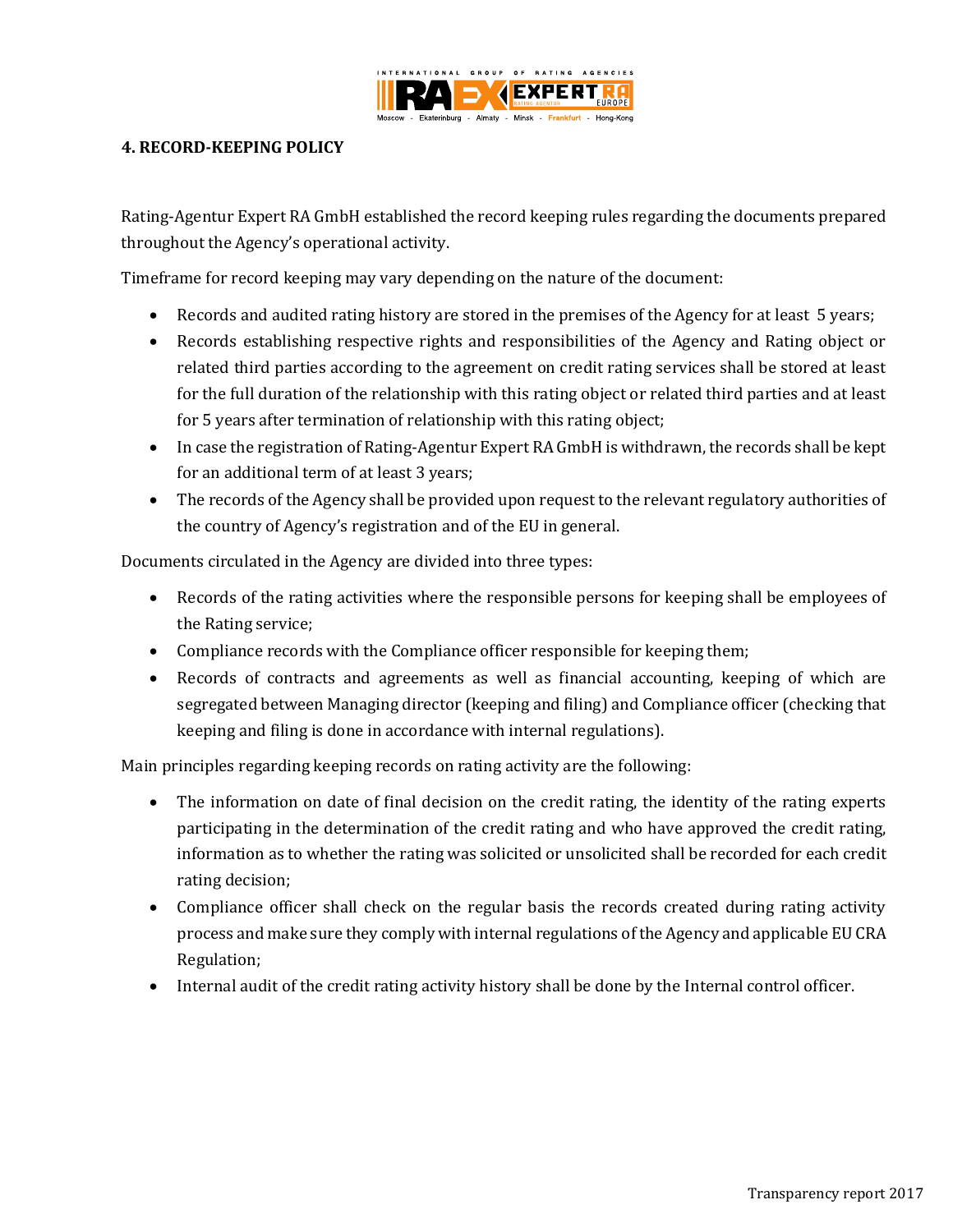

### **5. INTERNAL AUDIT AND THE COMPLIANCE FUNCTION**

Within the framework of performing the annual internal audit of the Agency's activities, the check of compliance function will be performed in March 2018 by the Internal control officer.

Also there are teleconference calls organized on a monthly basis between Compliance officer and Internal control officer in order to monitor current compliance activities performed in the Agency. Plan of compliance work for 2018 includes the following tasks:

- Performing compliance checks using compliance checklists with frequency satisfying requirements of the CRA Regulation.
- Preparing information for periodic and non-periodic submission to ESMA.
- Submission of rating data to ESMA reporting system RADAR.
- Submission of relevant changes in the credit rating methodologies and scales to ESMA within the framework of ECAI mapping monitoring.
- Assisting in preparation and update of Internal Agency's instructions.
- Assisting employees in compliance with CRA Regulation, including organization of compliance trainings and seminars for employees.
- Preparing questions for the annual Rating Service test and checking the employees' knowledge of the Internal regulations and methodologies.
- Participation in Rating committees with the right of advisory vote, participation in Advisory Board meetings.
- Constant monitoring of the CRA Regulation and all necessary documents and requirements for CRAs.
- Compliance check of Minutes of meeting, Press releases, Research reports and other documents created in the rating analysis process.
- Monitoring of any material changes to the conditions for initial registration.

The main aspects that will be assessed in the course of the check include the following:

- The independence of the compliance function within the Agency;
- The effectiveness of the internal control system in relation to credit rating activities;
- Fulfillment by the Agency of the requirements set by ESMA in relation to the credit rating agencies;
- Staff awareness of the Agency's key policies and procedures, the frequency of conduction of internal trainings;
- Check of the procedure of template preparation for the agreements with clients, correspondence of the amount of fees received from clients to the approved price list;
- IT and the Company's data security issues: the procedure of business continuity, access of the employees to Company's confidential information;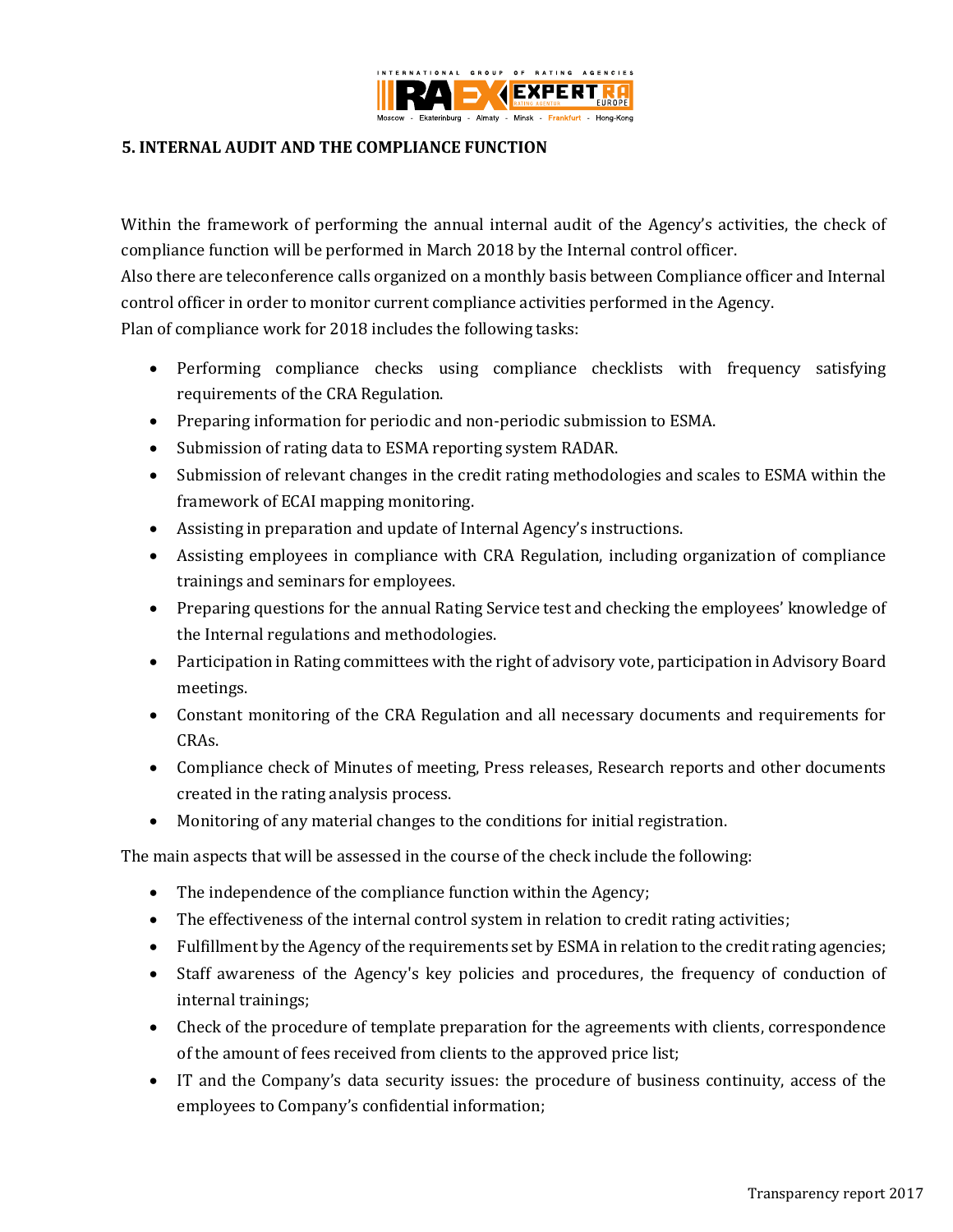

- The effectiveness of measures and procedures instituted to ensure that any conflicts of interest are identified, eliminated or managed and disclosed;
- Periodic reports prepared by the Compliance officer and communication with the Regulatory body – ESMA.

The results of this audit will be reported to the Managing director, Advisory board and ESMA.

# <span id="page-13-0"></span>**6. MANAGEMENT AND RATING ANALYST ROTATION POLICY**

In compliance with the CRA Regulation, the term of office of the independent members of the advisory board shall be for a pre-agreed fixed period not exceeding five years and shall not be renewable.

Regarding the rotation of analysts within the Rating service, the Agency has established the policy of Rotation of rating experts. According to the requirements of the CRA Regulation, it is stated that lead analysts and rating analysts are required to be rotated every 4 years and 5 years respectively, while maximum term to be a reviewer for the same rating object is 7 years.

The records of responsible experts and reviewers are made in the Rating accounting files, which are periodically checked by the Compliance officer for correspondence with these rotation requirements.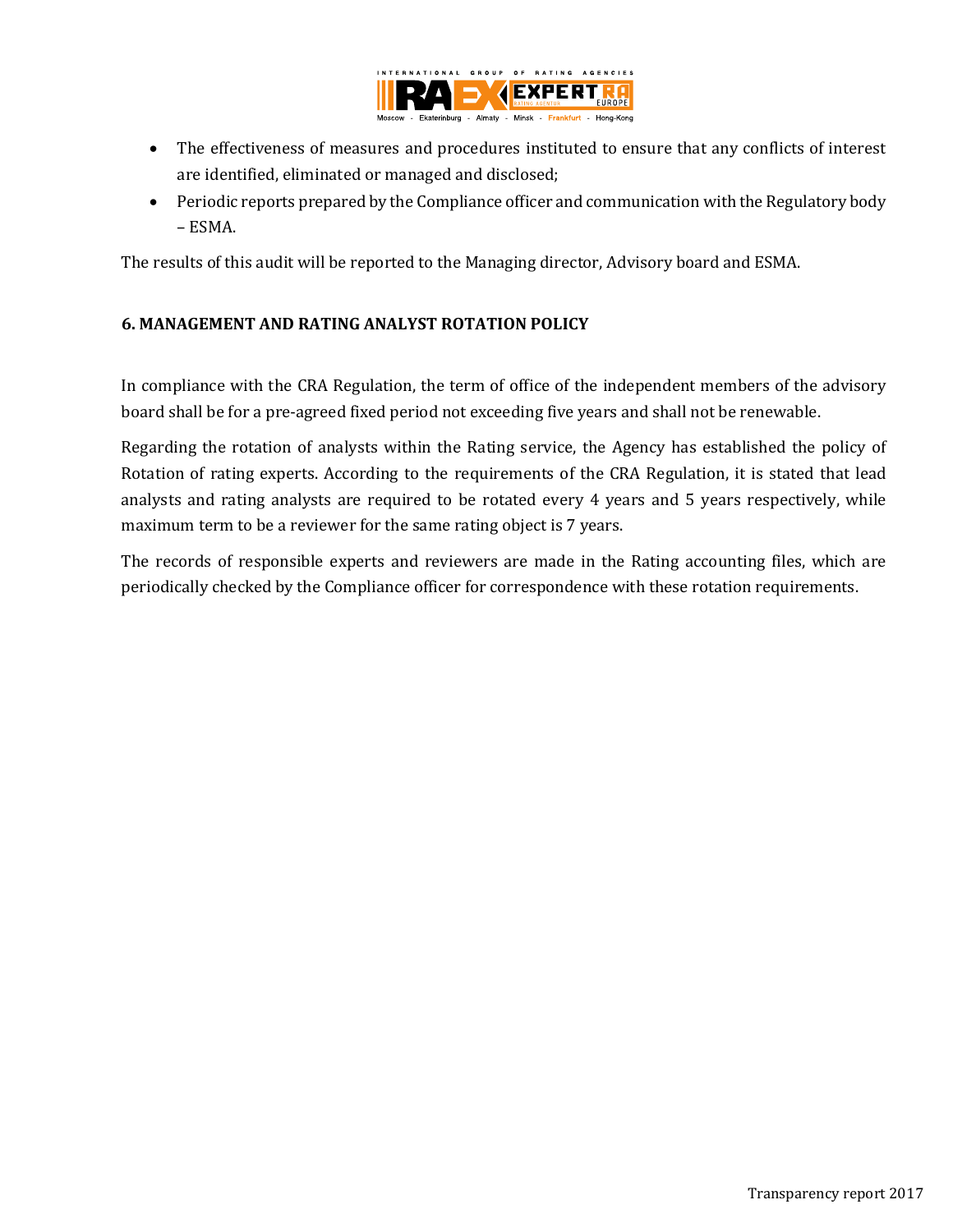

### <span id="page-14-0"></span>**7. INFORMATION ON REVENUES**

During the year 2017 Rating-Agentur Expert RA GmbH was assigning and reviewing sovereign country ratings in public mode and based on publicly available information, without contractual relationships and interactions with those rated entities.

The Agency signed rating assignment agreements with two banks, two insurance companies and two regions from Russia.

The Agency has added an event organization and ESG rating assessment as additional types of services to its business activities. The ESG rating represents the opinion of the Agency on the environmental, social and governance strengths and weaknesses of a rated entity. ESG rating does not fall within the scope of ESMA regulation and is not included in the European Rating Platform.

There were no ancillary activities performed by the Agency in 2017.

The sales revenues for the year 2017 are as follows:

<span id="page-14-1"></span>l

| Total sales revenue in 2017 <sup>1</sup> | Percentage |
|------------------------------------------|------------|
| Rating activities                        | 67%        |
| Event organization                       | 33%        |
| Ancillary services                       | 0%         |

<sup>1</sup> This information is taken from draft internal financial statements of the Agency and can be updated in case the audited figures differ from the aforementioned.